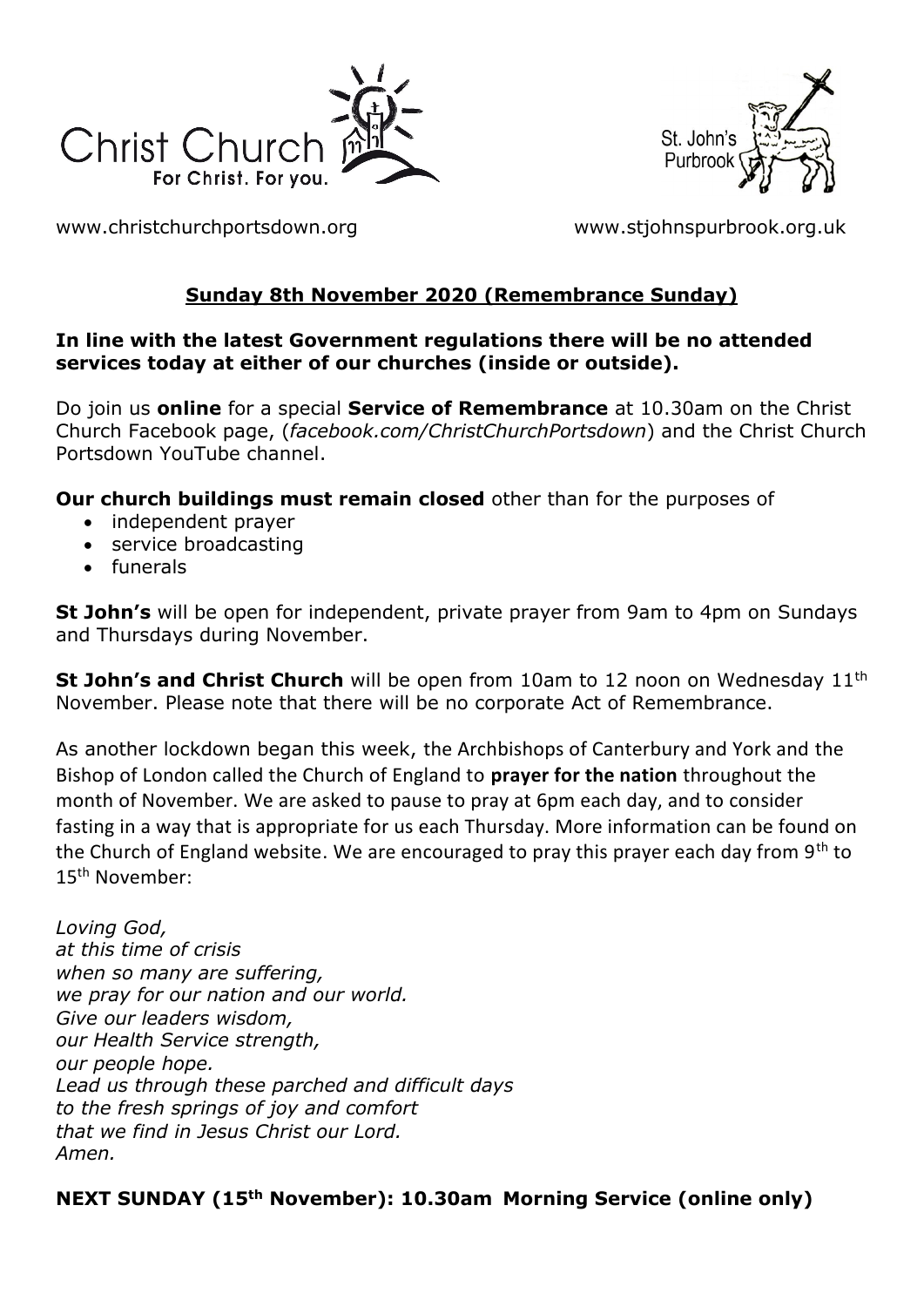# THE BIG QUIZ - SATURDAY 14<sup>th</sup> NOVEMBER, 7.00pm FINAL REMINDER

**This Saturday** we will be running the Tearfund Big Quiz night, using Zoom, and would love as many of you as possible to join in. We will be using Zoom breakout rooms which means that quiz teams can be made up from a number of different households, and we can make teams for those who are not already linked up with others. Our aim is to have a fun social evening as well as raising money for Tearfund.



So please get in touch with me at [simon@wardmitchell.co.uk.](mailto:simon@wardmitchell.co.uk)

If you are part of a team, we will need the name of the team leader and all the email details of the team members. And we will make teams from those not linked with others.

Donations to Tearfund can be made through a "JustGiving" page: [www.justgiving.com/fundraising/Simon-Mitchell24](https://trk.justgiving.com/f/a/CEUmGztc7lK8g3WunLZgiw~~/AAME8QA~/RgRhVucxP0T3aHR0cHM6Ly93d3cuanVzdGdpdmluZy5jb20vZnVuZHJhaXNpbmcvU2ltb24tTWl0Y2hlbGwyND91dG1fY2FtcGFpZ249bGNfZnJwX3NoYXJlX3RyYW5zYWN0aW9uX3RyYW5zYWN0aW9uYWxfLS1fcGFnZV9sYXVuY2hlZF8tLV9jYW1wYWlnbiZ1dG1fY29udGVudD00ZjllNjk4Yi03NWMwLTRkYzUtYmIzOS1iYjEwZDEzOTNiNjAmdXRtX21lZGl1bT1lbWFpbCZ1dG1fc291cmNlPXBvc3RvZmZpY2UmdXRtX3Rlcm09MTYwMTQ2MjgzMjIxOVcDc3BjQgoAHzFidF9OFRWGUhhzaW1vbkB3YXJkbWl0Y2hlbGwuY28udWtYBAAAAAM~)

#### **Christ Church Visiting Team:**

Our team are still available for phone calls or a socially distanced visit, if needed. If you, or someone you know from our church congregation would benefit from our services, please contact Karina Golledge or any member of our clergy team. Please keep us in mind for the winter months ahead.

| <b>CONTACTS</b>      |                                            |
|----------------------|--------------------------------------------|
| <b>Vicar</b>         | <b>Revd Andy Wilson</b> (day off Monday)   |
|                      | vicar@christchurchportsdown.org            |
|                      | purbrookvicar@gmail.com                    |
| <b>Associate</b>     | <b>Revd Laura Cameron</b>                  |
| <b>Minister</b>      | revdlauracameron@gmail.com                 |
| <b>Curate</b>        | <b>Revd Matt Grove</b> (day off Friday)    |
|                      | matt.grove@christchurchportsdown.org       |
| <b>Churchwarden</b>  | <b>Bill Jeffery</b>                        |
| <b>SJP</b>           | purbrookchurch@gmail.com                   |
| Churchwarden         | <b>Stephen Anderson</b>                    |
| <b>CCP</b>           | stephen.anderson@christchurchportsdown.org |
| <b>Administrator</b> | <b>Emma Evans</b>                          |
|                      | parish.office@christchurchportsdown.org    |
| <b>Hall Manager</b>  | Jacqui Wilson                              |
| <b>CCP</b>           | hall.manager@christchurchportsdown.org     |
| Website              | <b>Matt Doe</b>                            |
|                      | webmaster@christchurchportsdown.org        |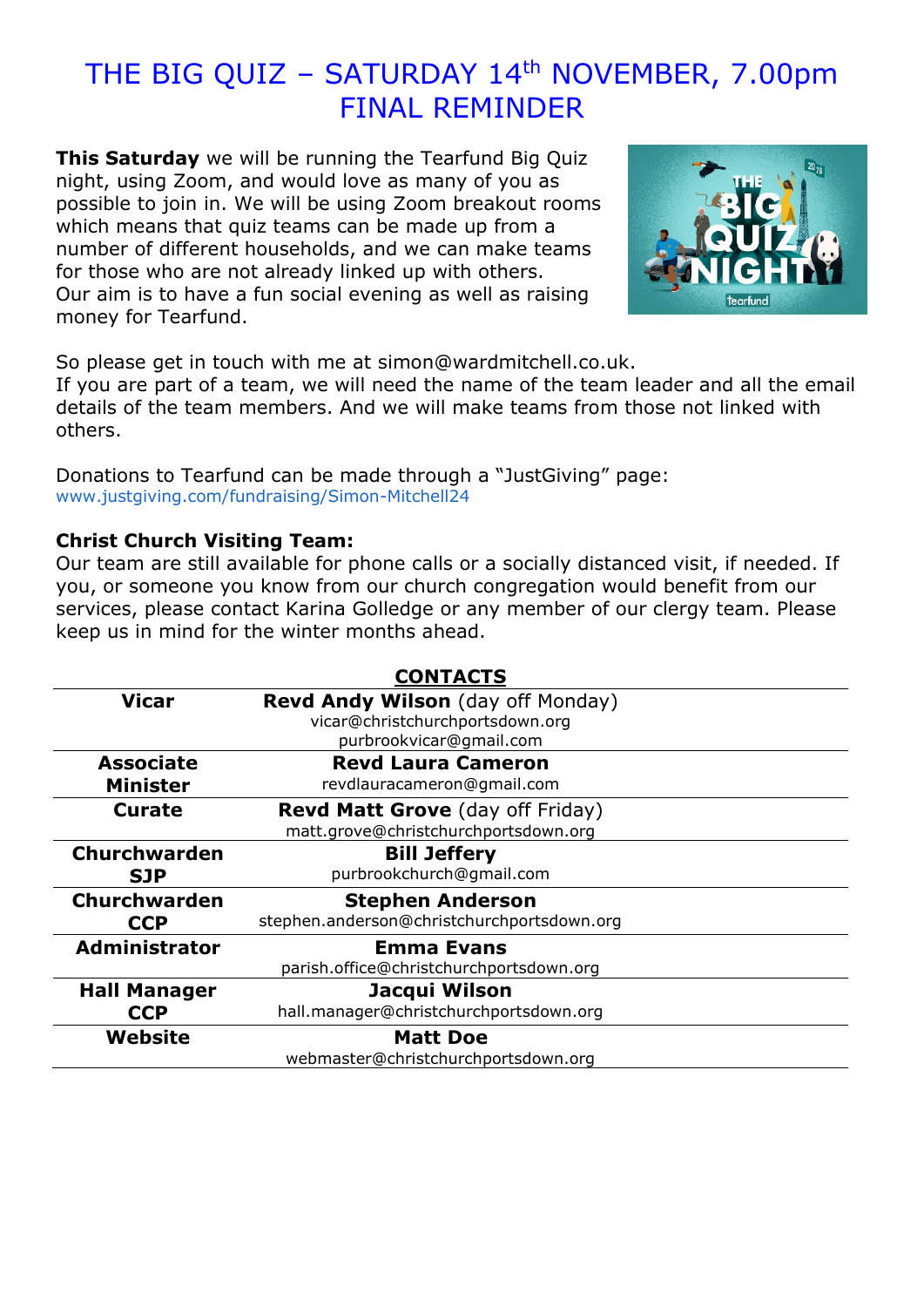## **Sunday 8 November 2020**

Remembrance Sunday

*The reading from 1 Thessalonians will be read in today's service*

### **Collect**

God, our refuge and strength, bring near the day when wars shall cease and poverty and pain shall end, that earth may know the peace of heaven through Jesus Christ our Lord. Amen.

#### **Amos 5:18–24**

 $18$  Alas for you who desire the day of the Lord! Why do you want the day of the Lord? It is darkness, not light;  $19$  as if someone fled from a lion, and was met by a bear; or went into the house and rested a hand against the wall, and was bitten by a snake.  $20$  Is not the day of the Lord darkness, not light, and gloom with no brightness in it?  $21$  I hate, I despise your festivals, and I take no delight in your solemn assemblies. <sup>22</sup> Even though you offer me your burnt-offerings and grain-offerings, I will not accept them; and the offerings of well-being of your fatted animals I will not look upon.

<sup>23</sup> Take away from me the noise of your songs; I will not listen to the melody of your harps. <sup>24</sup> But let justice roll down like waters, and righteousness like an ever-flowing stream.

#### **Psalm 70**

 $10$  God, make speed to save me; O Lord, make haste to help me.  $2$  Let those who seek my life be put to shame and confusion; let them be turned back and disgraced who wish me evil.  $3$  Let those who mock and deride me turn back because of their shame. <sup>4</sup> But let all who seek you rejoice and be glad in you; let those who love your salvation say always, 'Great is the Lord!'  $5$  As for me, I am poor and needy; come to me quickly, O God.  $6$  You are my help and my deliverer; O Lord, do not delay.

## **1 Thessalonians 4:13–18**

 $13$  But we do not want you to be uninformed, brothers and sisters, about those who have died, so that you may not grieve as others do who have no hope. <sup>14</sup> For since we believe that Jesus died and rose again, even so, through Jesus, God will bring with him those who have died.  $15$  For this we declare to you by the word of the Lord, that we who are alive, who are left until the coming of the Lord, will by no means precede those who have died. <sup>16</sup> For the Lord himself, with a cry of command, with the archangel's call and with the sound of God's trumpet, will descend from heaven, and the dead in Christ will rise first.  $17$  Then we who are alive, who are left, will be caught up in the clouds together with them to meet the Lord in the air; and so we will be with the Lord for ever. <sup>18</sup> Therefore encourage one another with these words.